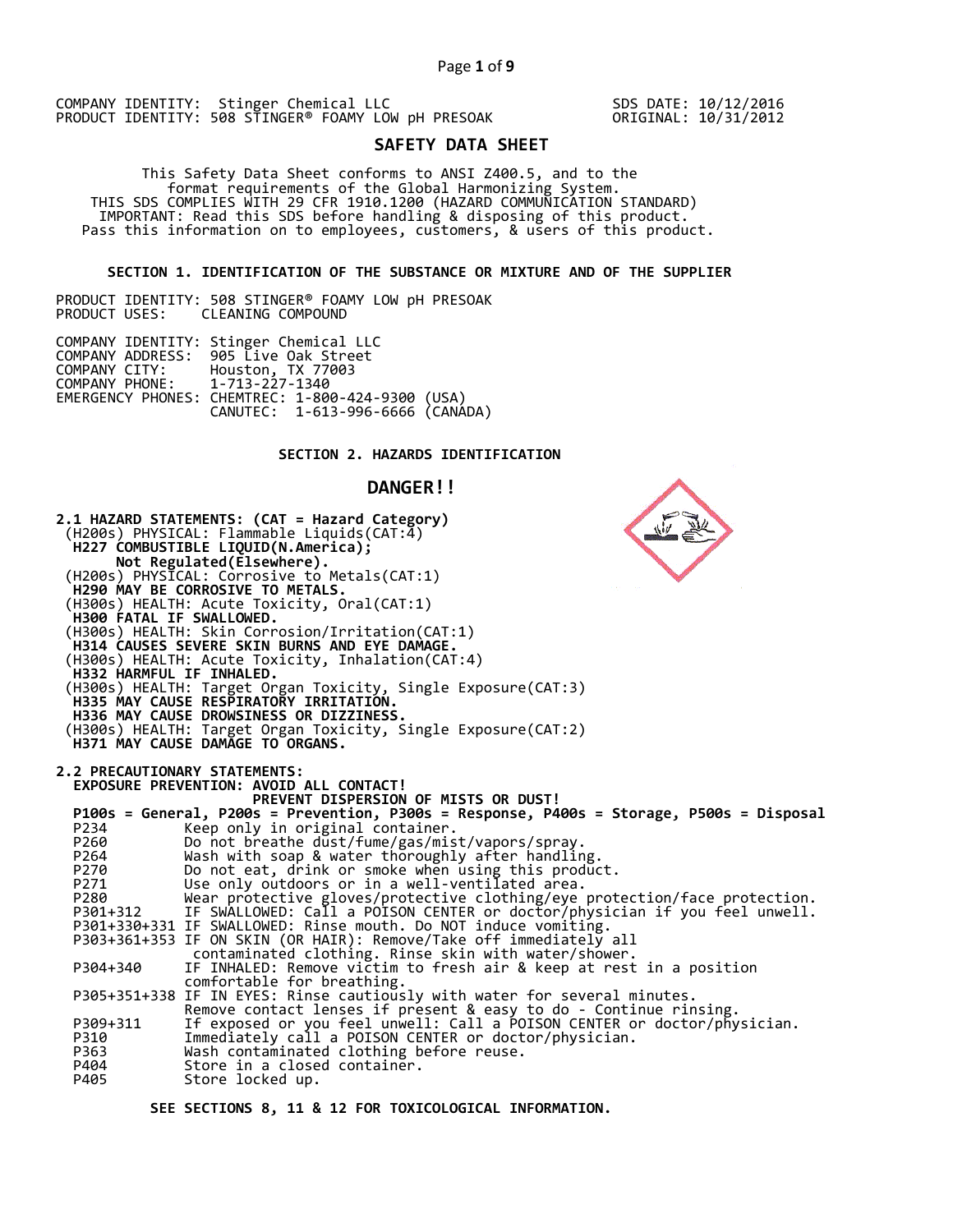# **SECTION 3. COMPOSITION/INFORMATION ON INGREDIENTS**

| MATERIAL                       | CAS#           | <b>EINECS#</b> | WT %        |
|--------------------------------|----------------|----------------|-------------|
| Water                          | 7732-18-5      | 231-791-2      | 70-80       |
| Sulfuric Acid                  | 7664-93-9      | 231-639-5      | $10 - 20$   |
| Sodium Alpha Olefin Sulphonate | 68439-57-6     | 270-407-8      | 0-10        |
| Quaternary Ammonium Compounds  | 68187-69-9     | -              | 0- 5        |
| 2-Butoxyethanol                | $111 - 76 - 2$ | 203-905-0      | <b>A</b> -5 |

The specific chemical component identities and/or the exact component percentages of this material may be withheld as trade secrets. This information is made available to health professionals, employees, and designated representatives in accordance with the applicable provisions of 29 CFR 1910.1200  $(I)(1)$ .

TRACE COMPONENTS: Trace ingredients (if any) are present in < 1% concentration, (< 0.1% for potential carcinogens, reproductive toxins, respiratory tract mutagens, and sensitizers). None of the trace ingredients contribute significant additional hazards at the concentrations that may be present in this product. All pertinent hazard information has been provided in this document, per the requirements of the Federal Occupational Safety and Health Administration Standard (29 CFR 1910.1200), U.S. State<br>equivalents, and Canadian Hazardous Materials Identification System Standard (CPR 4).

#### **SECTION 4. FIRST AID MEASURES**

# **IN ALL CASES CONSULT A PHYSICIAN!**

4.1 MOST IMPORTANT SYMPTOMS/EFFECTS, ACUTE & CHRONIC: See Section 11 for symptoms/effects, acute & chronic.

4.2 GENERAL ADVICE:<br>First Aid responders should pay attention to self-protection and use the recommended protective clothing (chemical resistant gloves, splash protection). If potential for<br>exposure exists, refer to Section 8 for specific personal protective equipment.

4.3 EYE CONTACT:<br>If this product enters the eyes, check for and remove any contact lenses. Open eyes while<br>under gently running water. Use sufficient force to open eyelids. "Roll" eyes to expose<br>more surface. <u>Minimum</u> flu

4.4 SKIN CONTACT:<br>If the product contaminates the skin, immediately begin decontamination with running<br>water. <u>Minimum</u> flushing is for 15 minutes. Remove contaminated clothing, taking care not<br>to contaminate eyes. If skin

4.5 INHALATION:<br>After high vapor exposure, remove to fresh air. If breathing is difficult, give<br>oxygen. If breathing has stopped, trained personnel should immediately begin artificial<br>respiration. If the heart has stopped,

4.6 SWALLOWING:<br>If swallowed, CALL PHYSICIAN OR POISON CONTROL CENTER FOR MOST CURRENT INFORMATION. If<br>professional advice is not available, give two glasses of water to drink. DO NOT INDUCE<br>VOMITING. Never induce vomiting

4.7 RESCUERS: Victims of chemical exposure must be taken for medical attention. Rescuers should be taken for medical attention, if necessary. Take a copy of label and SDS to physician or health professional with victim.

4.8 NOTES TO PHYSICIAN:<br>There is no specific antidote. Treatment of overexposure should be directed at the control<br>of symptoms and the clinical condition of the patient. Any material aspirated during vomiting may cause lung injury. Therefore, emesis should not be induced mechanically or pharmacologically. If it is considered necessary to evacuate the stomach contents, this should be done by means least likely to cause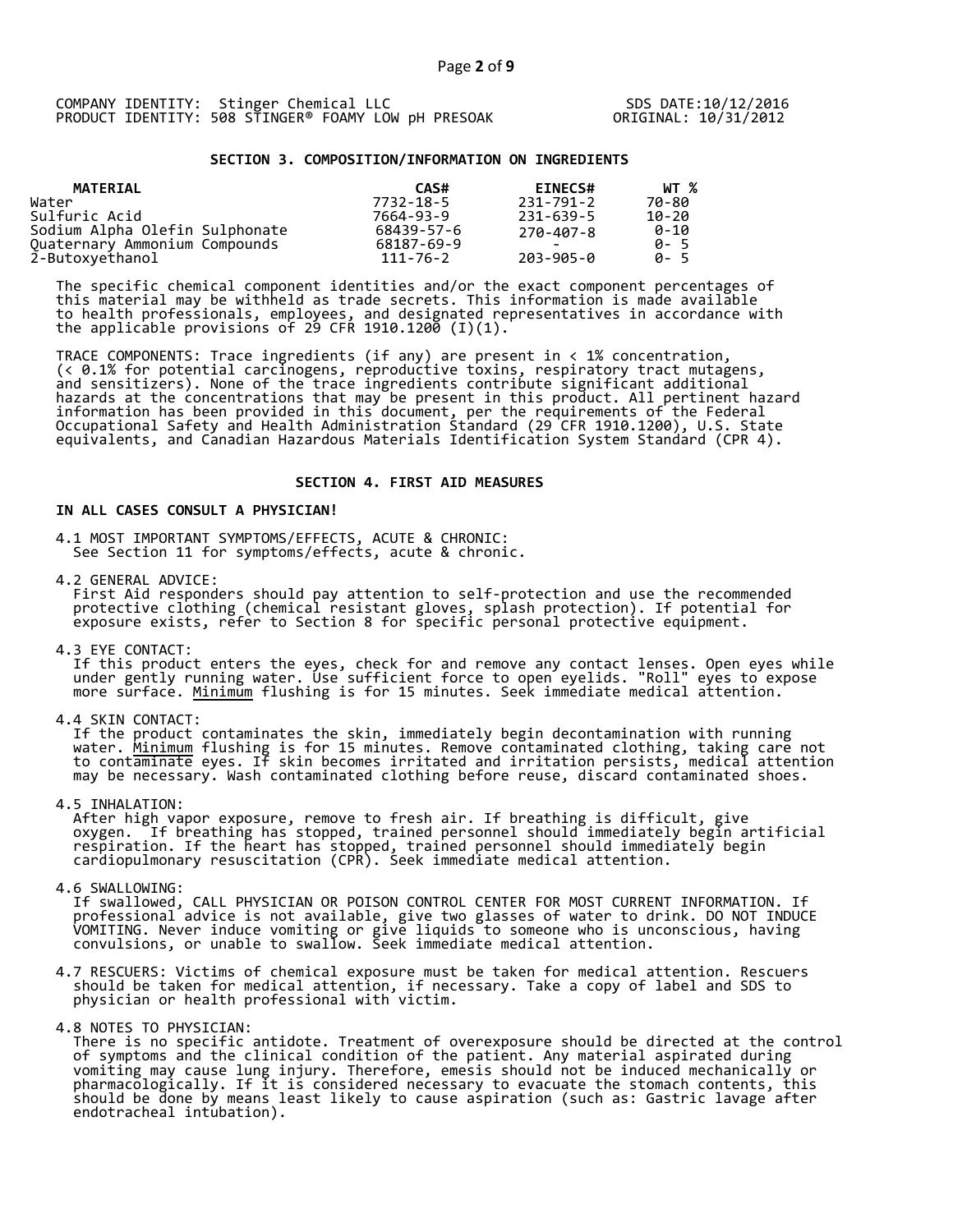SDS DATE: 10/12/2016 ORIGINAL: 10/31/2012

### **SECTION 5. FIRE FIGHTING MEASURES**

- 5.1 FIRE & EXPLOSION PREVENTIVE MEASURES: NO open flames. Above flash point, use a closed system, ventilation,
- 5.2 SUITABLE (& UNSUITABLE) EXTINGUISHING MEDIA: Use dry powder, AFFF, alcohol-resistant foam, water spray, carbon dioxide.
- 5.3 SPECIAL PROTECTIVE EQUIPMENT & PRECAUTIONS FOR FIRE FIGHTERS:<br>Water spray may be ineffective on fire but can protect fire-fighters<br>& cool closed containers. Use fog nozzles if water is used.<br>Do not enter confined fire-

5.4 SPECIFIC HAZARDS OF CHEMICAL & HAZARDOUS COMBUSTION PRODUCTS:<br>
COMBUSTIBLE!<br>
Reacts with most metals producing hydrogen which is extremely flammable & may explode.<br>
Keep container tightly closed. Isolate from oxidizers

6.1 SPILL AND LEAK RESPONSE AND ENVIRONMENTAL PRECAUTIONS:<br>Uncontrolled releases should be responded to by trained personnel using pre-planned<br>procedures. No action shall be taken involving personal risk without suitable t

6.2 PERSONAL PRECAUTIONS, PROTECTIVE EQUIPMENT, EMERGENCY PROCEDURES:<br>The proper personal protective equipment for incidental releases (such as: 1 Liter of the<br>product released in a well-ventilated area), use impermeable g

Personal protective equipment are required wherever engineering controls are not adequate<br>or conditions for potential exposure exist. Select NIOSH/MSHA approved based on actual<br>or potential airborne concentrations in accor

6.3 ENVIRONMENTAL PRECAUTIONS:<br>Stop spill at source. Construct temporary dikes of dirt, sand, or any appropriate readily<br>available material to prevent spreading of the material. Close or cap valves and/or<br>block or plug hol

6.4 METHODS AND MATERIAL FOR CONTAINMENT & CLEAN-UP:<br>Absorb spilled liquid with polypads or other suitable absorbent materials. If necessary,<br>neutralize using suitable buffering material, (acid with soda ash or base with p

6.5 NOTIFICATION PROCEDURES:<br>In the event of a spill or accidental release, notify relevant authorities in accordance with all applicable regulations. US regulations require reporting release of this material<br>to the environment which exceed the applicable reportable quantity or oil spills which could<br>reach any waterway including intermitt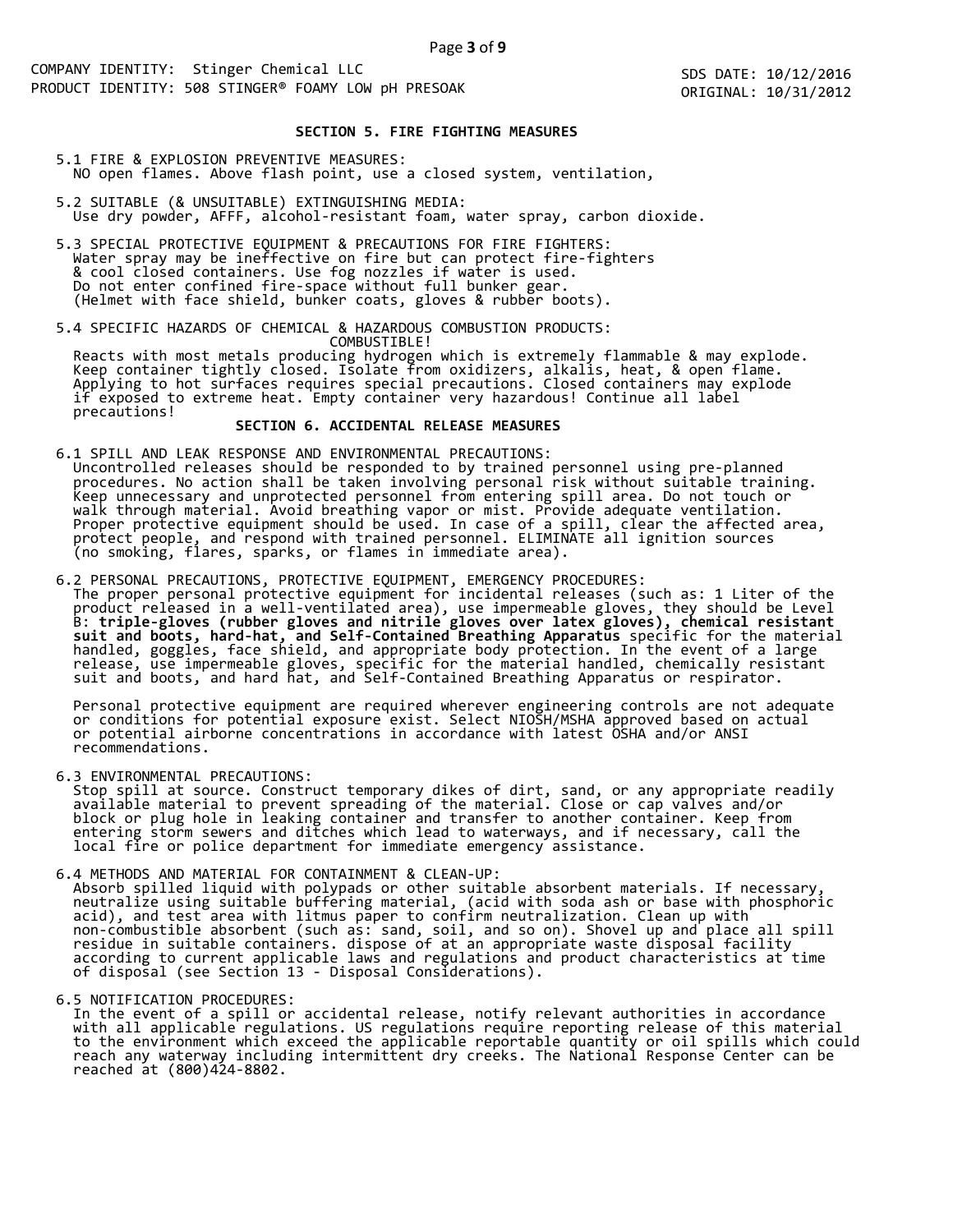SDS DATE: 10/12/2016 ORIGINAL: 10/31/2012

### **SECTION 7. HANDLING AND STORAGE**

7.1 PRECAUTIONS FOR SAFE HANDLING: Isolate from oxidizers, alkalis, heat, & open flame. Use only with adequate ventilation. Avoid breathing of vapor or spray mist. Do not get in eyes, on skin or clothing.<br>Consult Safety Equipment Supplier. Wear goggles, face shield, gloves, apron & footwear<br>impervious to material. Wash clothing before reuse.<br>Av

7.2 CONDITIONS FOR SAFE STORAGE, INCLUDING ANY INCOMPATIBILITIES:<br>Keep in fireproof surroundings. Keep separated from strong oxidants,<br>strong bases, combustible & reducing substances, metals, food & feedstuffs,<br>incompatibl The Section 10, <Materials to Avoid>. When using, loosen bung slowly to relieve<br>pressure. Do not store above 38 C/100 F.<br>Keep container tightly closed & upright when not in use to prevent leakage.<br>Reacts with most metals p

### **SECTION 8. EXPOSURE CONTROLS/PERSONAL PROTECTION**

#### **8.1 EXPOSURE LIMITS:**

| <b>MATERIAL</b>                                     | CAS#      |           | EINECS# TWA (OSHA)                   | TLV (ACGIH) |
|-----------------------------------------------------|-----------|-----------|--------------------------------------|-------------|
| Water                                               | 7732-18-5 | 231-791-2 | None Known                           | None Known  |
| Sulfuric Acid                                       | 7664-93-9 | 231-639-5 | None Known                           | None Known  |
| Sodium Alpha Olefin Sulphonate 68439-57-6 207-407-8 |           |           | None Lnown                           | None Known  |
| Ouaternary Ammonium Compounds 68187-69-9            |           |           | one Known                            | None Known  |
| 2-Butoxyethanol                                     | 111-76-2  | 203-905-0 | 50 ppm S                             | 20 ppm S    |
| <b>MATERIAL</b>                                     |           |           |                                      |             |
|                                                     | CAS#      |           | EINECS# CEILING STEL(OSHA/ACGIH) HAP |             |

Each component showing `Yes' under "HAP" is an EPA Hazardous Air Pollutant.

 **SECTION 8. EXPOSURE CONTROLS/PERSONAL PROTECTION (CONTINUED)**

#### **8.2 APPROPRIATE ENGINEERING CONTROLS:**

RESPIRATORY EXPOSURE CONTROLS<br>Airborne concentrations should be kept to lowest levels possible. If vapor, dust or mist<br>is generated and the occupational exposure limit of the product, or any component of the<br>product, is ex oxygen content is unknown. Maintain airborne contaminant concentrations below exposure<br>limits. If adequate ventilation is not available or there is potential for airborne<br>exposure above the exposure limits, a respirator ma

EMERGENCY OR PLANNED ENTRY INTO UNKNOWN CONCENTRATIONS OR IDLH CONDITIONS<br>Positive pressure, full-face piece Self-Contained Breathing Apparatus; or positive<br>pressure, full-face piece Self-Contained Breathing Apparatus with

VENTILATION

| LOCAL EXHAUST: | Necessarv                                                            | MECHANICAL (GENERAL): Necessary |      |  |
|----------------|----------------------------------------------------------------------|---------------------------------|------|--|
| SPECIAL:       | None                                                                 | OTHER:                          | None |  |
|                | Please refer to ACGIH document, "Industrial Ventilation, A Manual of |                                 |      |  |
|                | Recommended Practices", most recent edition, for details.            |                                 |      |  |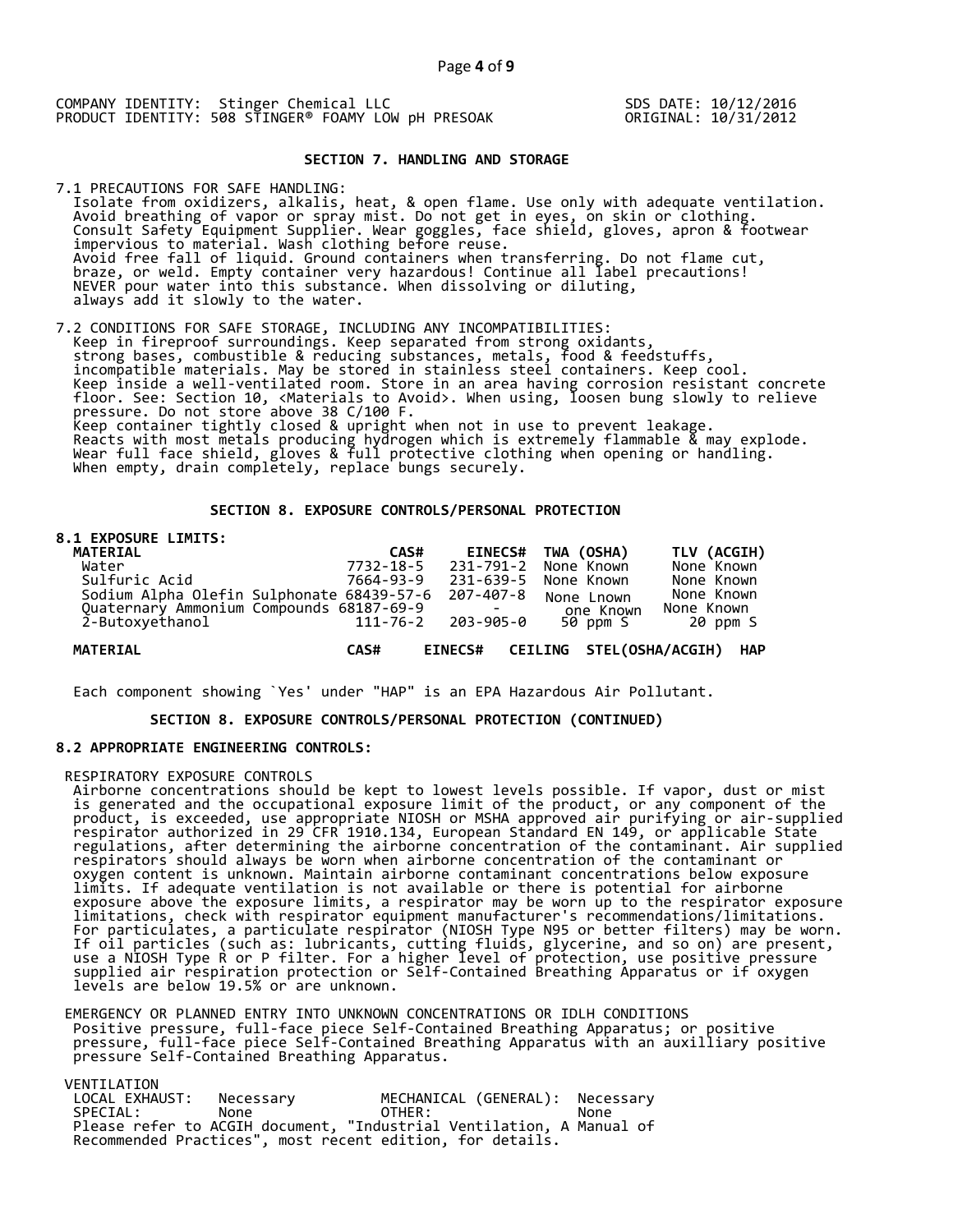|  | COMPANY IDENTITY: Stinger Chemical LLC              |  | SDS DATE: 10/12/2016 |
|--|-----------------------------------------------------|--|----------------------|
|  | PRODUCT IDENTITY: 508 STINGER® FOAMY LOW DH PRESOAK |  | ORIGINAL: 10/31/2012 |

### **8.3 INDIVIDUAL PROTECTION MEASURES, SUCH AS PERSONAL PROTECTIVE EQUIPMENT:**

EYE PROTECTION:<br>Safety eyewear complying with an approved standard should be used when a risk Safety eyewear complying with an approved standard should be used when a risk<br>assessment indicates this is necessary to avoid exposure to liquid splashes, mists or<br>dusts. If contact is possible, chemical splash goggles sho are recommended when the operation can generate splashes, sprays or mists.

HAND PROTECTION:<br>Use gloves chemically resistant to this material. Glove must be inspected prior to use. Use gloves chemically resistant to this material. Glove must be inspected prior to use.<br>Preferred examples: Butyl rubber, Chlorinated Polyethylene, Polyethylene, Ethyl vinyl alcohol<br>laminate ("EVAL"), Polyyinyl alcohol ("P different glove manufacturers. In the case of mixtures, consisting of several substances, the<br>protection time of the gloves cannot be accurately estimated.<br>Use proper glove removal technique (without touching glove's outer

BODY PROTECTION:<br>Use body protection appropriate for task. Cover-all, rubber aprons, or chemical protective<br>clothing made from impervious materials are generally acceptable, depending on the task.

WORK & HYGIENIC PRACTICES:

Wash hands, forearms and face thoroughly after handling chemical products, before eating,<br>smoking and using toilet facilities and at the end of the working period. Provide readily<br>accessible eye wash stations & safety show

# **SECTION 9. PHYSICAL & CHEMICAL PROPERTIES**

| APPEARANCE:                                                                     | Liquid, Blue                            |
|---------------------------------------------------------------------------------|-----------------------------------------|
| ODOR:                                                                           | Sharp, acid                             |
| ODOR THRESHOLD:                                                                 | Not Available                           |
| pH (Neutrality):                                                                | ~1.0                                    |
| MELTING POINT/FREEZING POINT:                                                   | Not Available                           |
| BOILING RANGE (IBP, 50%, Dry Point): 18 83 172* C / 66 182 342* F (*=End Point) |                                         |
| FLASH POINT (TÈST METHOD):                                                      | 72.7 C / 163 F (TCC) (Lowest Component) |
| EVAPORATION RATE (n-Butyl Acetate=1):                                           | Not Applicable                          |
| FLAMMABILITY CLASSIFICATION:                                                    | Class IIIA                              |
| LOWER FLAMMABLE LIMIT IN AIR (% by vol):                                        | 1.1 (Lowest Component)                  |
| UPPER FLAMMABLE LIMIT IN AIR (% by vol):                                        | Not Àvailable                           |
| VAPOR PRESSURE (mm of Hg)@20 C                                                  | 71.4                                    |
| VAPOR DENSITY (air=1):                                                          | 0.692                                   |
| GRAVITY @ 68/68 F / 20/20 C:                                                    |                                         |
| DENSITY:                                                                        | 1.078                                   |
| SPECIFIC GRAVITY (Water=1):                                                     | 1.076                                   |
| POUNDS/GALLON:                                                                  | 8.95                                    |
| WATER SOLUBILITY:                                                               | Complete                                |
| PARTITION COEFFICIENT (n-Octane/Water):                                         | Not Available                           |
| AUTO IGNITION TEMPERATURE:                                                      | 398 C / 750 F                           |
| DECOMPOSITION TEMPERATURE:                                                      | Not Available                           |
| TOTAL VOC'S (TVOC)*:                                                            | 3.0 Vol% / 27.1 g/L / .2 Lbs/Gal        |
| NONEXEMPT VOC'S (CVOC)*:                                                        | 3.0 Vol% / 27.1 g/L / .2 Lbs/Gal        |
| HAZARDOUS AIR POLLUTANTS (HAPS):                                                | 6.9 Wt% / 69.1 g/L / .5 Lbs/Gal         |
| NONEXEMPT VOC PARTIAL PRESSURE (mm of Hg @ 20 C)                                | 0.0                                     |
| VISCOSITY @ 20 C (ASTM D445):                                                   | Not Available                           |
| * Using CARB (California Air Resources Board Rules).                            |                                         |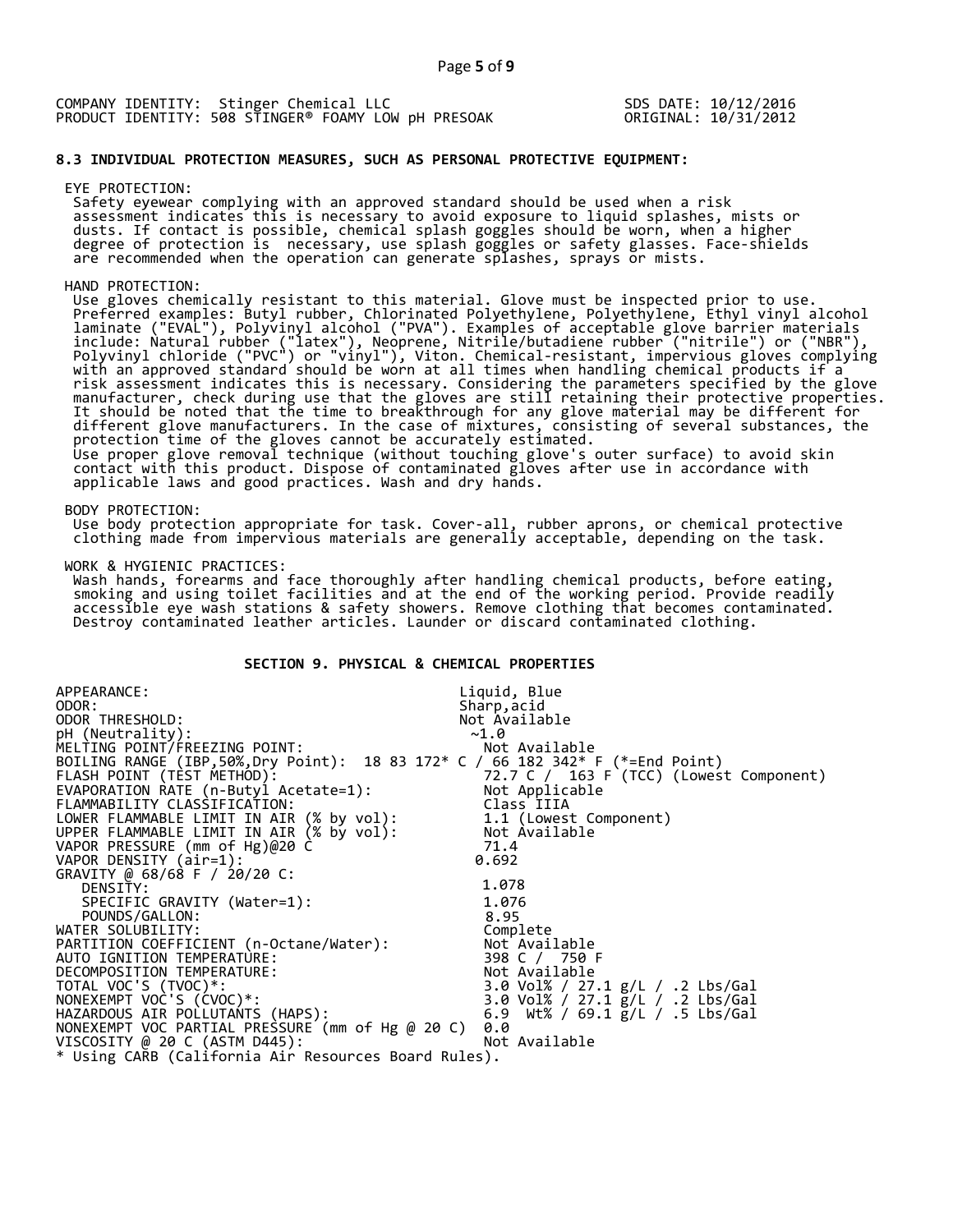SDS DATE: 10/12/2016 ORIGINAL: 10/31/2012

# **SECTION 10. STABILITY & REACTIVITY**

10.1 REACTIVITY & CHEMICAL STABILITY: Stable under normal conditions, but Reacts with most metals producing hydrogen which is extremely flammable & may explode.

10.2 POSSIBILITY OF HAZARDOUS REACTIONS & CONDITIONS TO AVOID: Isolate from oxidizers, alkalis, heat, & open flame.

10.3 INCOMPATIBLE MATERIALS:

The substance is a strong acid, reacts violently with bases and is corrosive.<br>to aluminum, copper, and their alloys. Upon heating, irritating and toxic fumes are formed including sulfur oxides. The substance is a strong oxidant & reacts violently with combustible &, reducing materials. Reacts violently with strong oxidants, strong bases, causing fire & explosion hazard. Reacts violently with many compounds. Corrosive to most common metals. Attacks glass, many plastics, rubber, coatings, many metals. forming flammable/explosive gas (hydrogen).<br>Sulfuric acid reacts violently with water & organic materials with much heat.

10.4 HAZARDOUS DECOMPOSITION PRODUCTS: Carbon Monoxide, Carbon Dioxide, Hydrogen Chloride, Phosgene, Hydrogen Fluoride, Sulfur Oxide from burning.

10.5 HAZARDOUS POLYMERIZATION: Will not occur.

### **SECTION 11. TOXICOLOGICAL INFORMATION**

#### **11.1 ACUTE HAZARDS**

11.11 EYE & SKIN CONTACT:<br>Severe burns to skin, defatting, dermatitis.<br>Absorption thru skin increases exposure. Severe burns to eyes, redness, tearing, blurred vision.<br>Liquid can cause severe skin & eye burns. Wash thoroughly after handling.

11.12 INHALATION:<br>Severe respiratory tract irritation may occur. Vapor harmful.<br>Breathing vapor can cause irritation.<br>Acute overexposure can cause harm to affected organs by routes of entry.

11.13 SWALLOWING: KEEP AWAY FROM FOOD!<br>Harmful or fatal if swallowed.<br>The symptoms of chemical pneumonitis may not show up for a few days.

### **11.2 SUBCHRONIC HAZARDS/CONDITIONS AGGRAVATED**

MEDICAL CONDITIONS AGGRAVATED BY EXPOSURE:<br>Pre-existing disorders of any target organs mentioned in this Document can be<br>aggravated by over-exposure by routes of entry to components of this product.<br>Persons with these diso

#### **11.3 CHRONIC HAZARDS**

11.31 CANCER, REPRODUCTIVE & OTHER CHRONIC HAZARDS:<br>This product has no carcinogens listed by IARC, NTP, NIOSH,<br>OSHA or ACGIH, as of this date, greater or equal to 0.1%.<br>Absorption thru skin may be harmful.

11.32 TARGET ORGANS: May cause damage to target organs, based on animal data.

11.33 IRRITANCY: Irritating to contaminated tissue.

11.34 SENSITIZATION: No component is known as a sensitizer.

11.35 MUTAGENICITY: No known reports of mutagenic effects in humans.

11.36 EMBRYOTOXICITY: No known reports of embryotoxic effects in humans.

11.37 TERATOGENICITY: No known reports of teratogenic effects in humans.

11.38 REPRODUCTIVE TOXICITY: No known reports of reproductive effects in humans.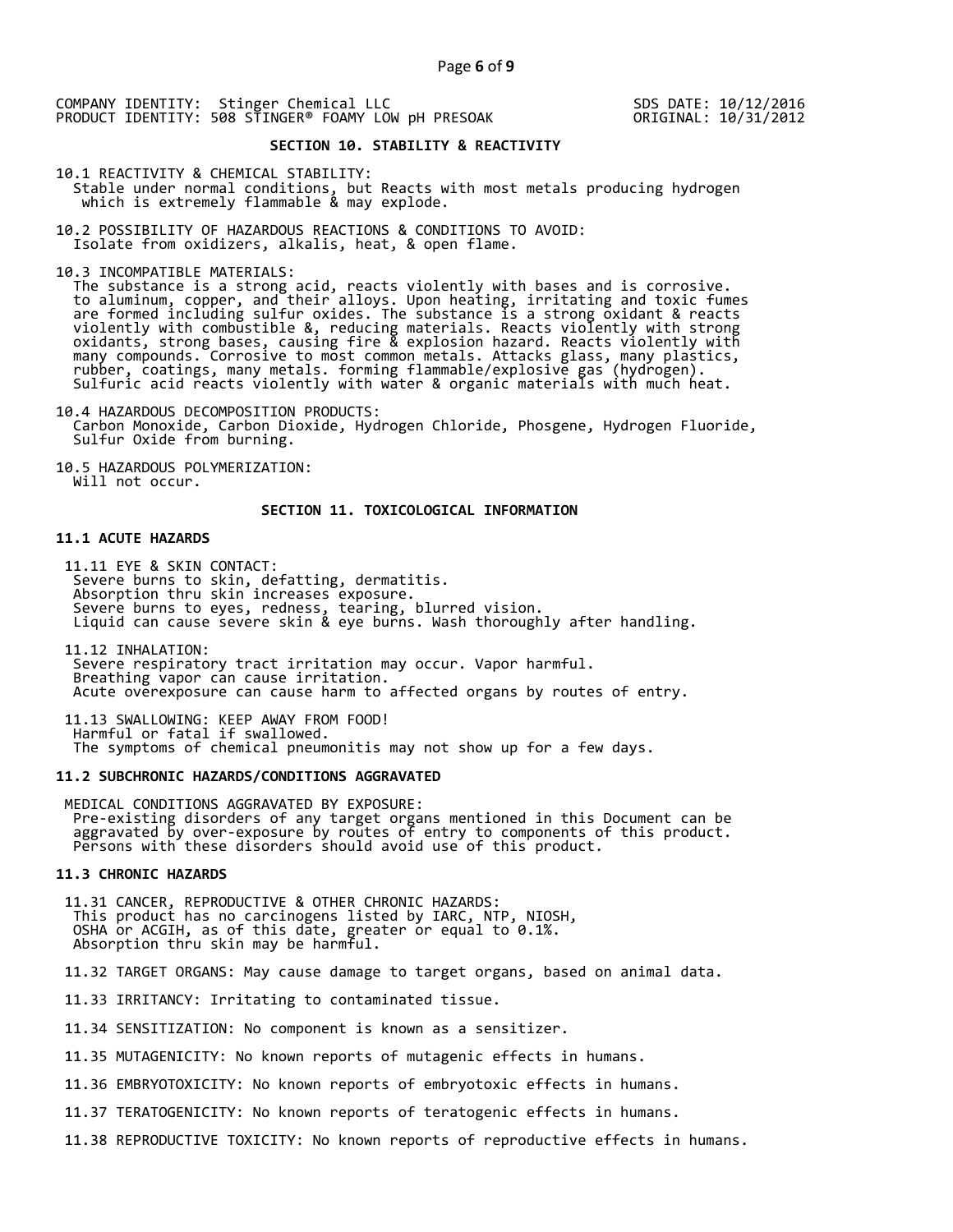SDS DATE: 10/12/2016 ORIGINAL: 10/31/2012

# **SECTION 11. TOXICOLOGICAL INFORMATION (CONTINUED)**

A MUTAGEN is a chemical which causes permanent changes to genetic material (DNA)<br>such that the changes will propagate across generational lines. An EMBRYOTOXIN<br>is a chemical which causes damage to a developing embryo (such

#### **11.4 MAMMALIAN TOXICITY INFORMATION**

No mammalian information is available on this product.

#### **SECTION 12. ECOLOGICAL INFORMATION**

#### **12.1 ALL WORK PRACTICES MUST BE AIMED AT ELIMINATING ENVIRONMENTAL CONTAMINATION.**

12.2 EFFECT OF MATERIAL ON PLANTS AND ANIMALS:<br>This product may be harmful or fatal to plant and animal life if released<br>into the environment. Refer to Section 11 (Toxicological Information) for<br>further data on the effects

12.3 EFFECT OF MATERIAL ON AQUATIC LIFE:<br>The most sensitive known aquatic group to any component of this product is:<br>Tidewater Silversides 1250 ppm or mg/L (96 hour exposure).<br>Keep out of sewers and natural water supplies.

12.4 MOBILITY IN SOIL Mobility of this material has not been determined.

12.5 DEGRADABILITY This product is partially biodegradable.

12.6 ACCUMULATION Bioaccumulation of this product has not been determined.

#### **SECTION 13. DISPOSAL CONSIDERATIONS**

The generation of waste should be avoided or minimized wherever possible. Dispose of surplus and non-recyclable products via a licensed waste disposal contractor. Waste should not be disposed of untreated to the sewer unless fully compliant with the requirements of all authorities with jurisdiction. Waste packaging should be recycled. Incineration or landfill should only be considered when recycling is not feasible. This material and its container must be disposed of in a safe way. Care should be taken when handling emptied containers that have not been cleaned or rinsed out. Empty containers and liners may retain some product residues. Vapor from some product residues may create a highly flammable or explosive atmosphere inside the container. **DO NOT PRESSURIZE, CUT, WELD, BRAZE, SOLDER, DRILL, GRIND, OR EXPOSE USED CONTAINERS TO HEAT, FLAME, SPARKS, STATIC ELECTRICITY, OR OTHER SOURCES OF IGNITION. THEY MAY BURST AND CAUSE INJURY OR DEATH.** Avoid dispersal of spilled material and runoff and contact with soil, waterways, drains and sewers. Processing, use or contamination may change the waste disposal requirements. Do not dispose of on land, in surface waters, or in storm drains. Waste should be recycled or disposed of in accordance with regulations. Large amounts should be collected for reuse or consigned to licensed hazardous waste haulers for disposal. **ALL DISPOSAL MUST BE IN ACCORDANCE WITH ALL FEDERAL, STATE, PROVINCIAL, AND LOCAL REGULATIONS. IF IN DOUBT, CONTACT PROPER AGENCIES. EPA CHARACTERISTIC: D002**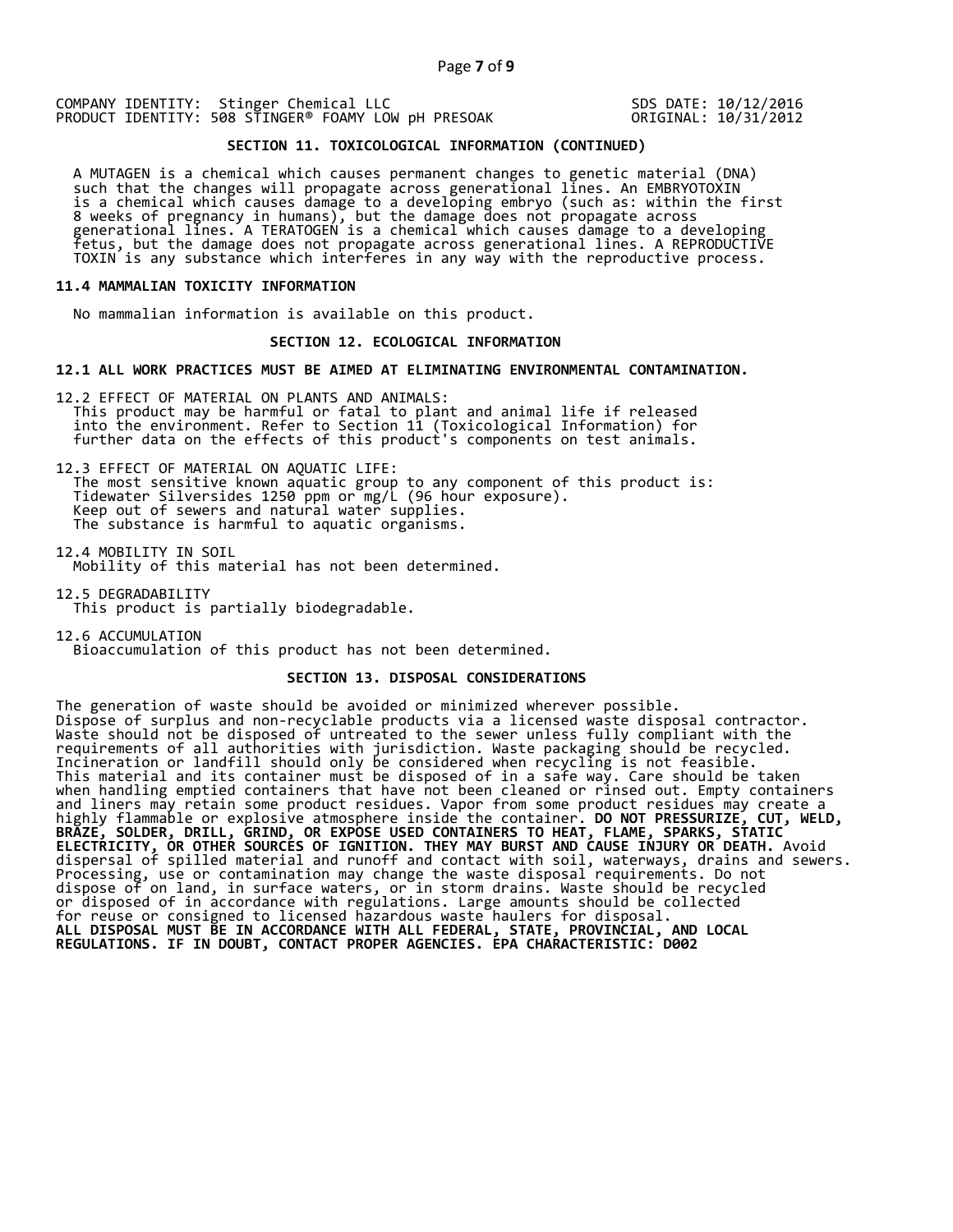SDS DATE: 10/12/2016 ORIGINAL: 10/31/2012

#### **SECTION 14. TRANSPORT INFORMATION**

IF > 649 LB / 295 KG OF THIS PRODUCT IS IN 1 CONTAINER, IT EXCEEDS THE RQ OF SULFURIC ACID. "RQ" MUST BE PUT BEFORE THE DOT SHIPPING NAME.

MARINE POLLUTANT: No

DOT/TDG SHIP NAME: Not DOT Regulated for Transport in trucks or containers of < 119 Gallons

DRUM LABEL: IATA / ICAO: Corrosive UN3264, Corrosive liquid, acidic, inorganic, N.O.S., (contains: Sulfuric Acid), 8, PG-II

IMO / IMDG: NOT REGULATED

EMERGENCY RESPONSE GUIDEBOOK NUMBER: 154

### **SECTION 15. REGULATORY INFORMATION**

**15.1 EPA REGULATION: SARA SECTION 311/312 HAZARDS: Acute Health, Chronic Health** 

All components of this product are on the TSCA list. SARA Title III Section 313 Supplier Notification This product contains the indicated  $\langle * \rangle$  toxic chemicals subject to the reporting requirements of Section 313 of the Emergency Planning & Community Right-To-Know Act of 1986 & of 40 CFR 372. This information must be in

| SARA TITLE III INGREDIENTS<br>*Sulfuric Acid* | CAS# |  | EINECS# WT% (REG.SECTION)<br>7664-93-9 231-639-5 10-20 (302,311,312,313) | RQ(LBS)<br>100 |
|-----------------------------------------------|------|--|--------------------------------------------------------------------------|----------------|
|                                               |      |  |                                                                          | None<br>None   |

### **SECTION 15. REGULATORY INFORMATION (CONTINUED)**

Any release equal to or exceeding the RQ must be reported to the National<br>Response Center (800-424-8802) and appropriate state and local regulatory<br>agencies as described in 40 CFR 302.6 and 40 CFR 355.40 respectively.<br>Fail

**15.2 STATE REGULATIONS:** THIS PRODUCT MEETS REQUIREMENTS OF SOUTHERN CALIFORNIA AQMD RULE 443.1 & SIMILAR REGULATIONS

CALIFORNIA SAFE DRINKING WATER & TOXIC ENFORCEMENT ACT (PROPOSITION 65): This product contains no chemicals known to the State of California to cause cancer or reproductive toxicity.

15.3 INTERNATIONAL REGULATIONS<br>The identified components of this product are listed on the chemical inventories<br>of the following countries:<br>Australia (AICS), Canada (DSL or NDSL), China (IECSC), Europe (EINECS, ELINCS),<br>Ja

# **15.4 CANADA: WORKPLACE HAZARDOUS MATERIALS INFORMATION SYSTEM (WHMIS)**

- D2B: Irritating to skin / eyes.<br>E: Corrosive Material.
- 

This product was classified using the hazard criteria of the Controlled Products Regulations (CPR). This Document contains all information required by the CPR.